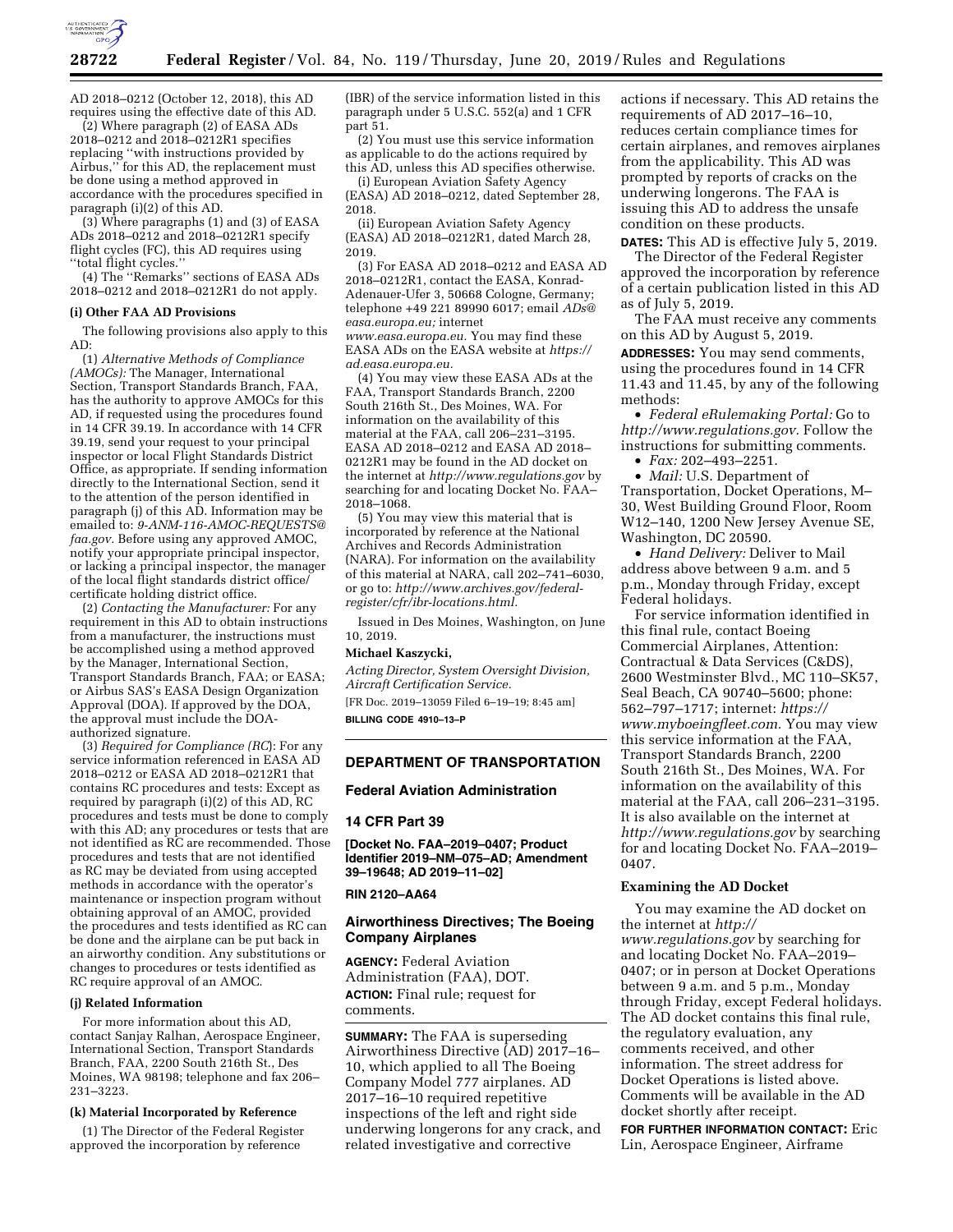Section, FAA, Seattle ACO Branch, 2200 South 216th St., Des Moines, WA 98198; phone and fax: 206–231–3523; email: *[eric.lin@faa.gov.](mailto:eric.lin@faa.gov)* 

## **SUPPLEMENTARY INFORMATION:**

## **Discussion**

The FAA issued AD 2017–16–10, Amendment 39–18987 (82 FR 39513, August 21, 2017) (''AD 2017–16–10''), for all The Boeing Company Model 777 airplanes. AD 2017–16–10 required repetitive inspections of the left and right side underwing longerons for any crack, and related investigative and corrective actions if necessary. AD 2017–16–10 resulted from reports of cracks on the underwing longerons. The FAA issued AD 2017–16–10 to address cracks in the underwing longerons, which could result in fuel leakage into the forward cargo area and consequent increased risk of a fire or, in a more severe case, could adversely affect the structural integrity of the airplane.

### **Actions Since AD 2017–16–10 Was Issued**

Since we issued AD 2017–16–10, the FAA has determined that it is necessary to reduce certain compliance times for certain airplanes to address the unsafe condition. The FAA has also determined that it is necessary to remove certain airplanes from the applicability because the unsafe condition has been addressed in production on line numbers 1523, and 1525 and subsequent. The FAA is issuing this AD to address cracks in the underwing longerons, which could result in fuel leakage into the forward cargo area and consequent increased risk of a fire or, in a more severe case, could adversely affect the structural integrity of the airplane.

## **Related Service Information Under 1 CFR Part 51**

The FAA reviewed Boeing Alert Service Bulletin 777–53A0081, Revision 2, dated March 29, 2019. This service information describes procedures for repetitive detailed inspections, ultrasonic inspections, high frequency eddy current (HFEC) inspections of the left and right side underwing longerons, a surface HFEC inspection of the external surface of the fuselage skin, and applicable on-condition actions. On condition actions include replacement of the left or right underwing longeron, as applicable. This service information is reasonably available because the interested parties have access to it through their normal course of business or by the means identified in the **ADDRESSES** section.

### **FAA's Determination**

The FAA is issuing this AD because we evaluated all the relevant information and determined the unsafe condition described previously is likely to exist or develop in other products of the same type design.

#### **AD Requirements**

Although this AD does not explicitly restate the requirements of AD 2017– 16–10, this AD retains all of the requirements of AD 2017–16–10. Those requirements are referenced in the service information identified previously, which, in turn, is referenced in paragraph (g) of this AD. This AD reduces certain compliance times for certain airplanes and removes airplanes from the applicability. This AD also requires accomplishment of the actions identified as ''RC'' (required for compliance) in the Accomplishment Instructions of Boeing Alert Service Bulletin 777–53A0081, Revision 2, dated March 29, 2019, described previously.

For information on the procedures and compliance times, see this service information at *[http://](http://www.regulations.gov) [www.regulations.gov](http://www.regulations.gov)* by searching for and locating Docket No. FAA–2019–

0407.

## **FAA's Justification and Determination of the Effective Date**

There are currently no U.S. operators affected by the new reduced compliance times required by this AD. Therefore, we find good cause that notice and opportunity for prior public comment are unnecessary. In addition, for the reason(s) stated above, the FAA finds that good cause exists for making this amendment effective in less than 30 days.

## **Comments Invited**

This AD is a final rule that involves requirements affecting flight safety and was not preceded by notice and an opportunity for public comment. However, the FAA invites you to send any written data, views, or arguments about this final rule. Send your comments to an address listed under the **ADDRESSES** section. Include the docket number FAA–2019–0407 and Product Identifier 2019–NM–075–AD at the beginning of your comments. The agency specifically invites comments on the overall regulatory, economic, environmental, and energy aspects of this final rule. The agency will consider all comments received by the closing date and may amend this final rule because of those comments.

The FAA will post all comments we receive, without change, to *[http://](http://www.regulations.gov) [www.regulations.gov,](http://www.regulations.gov)* including any personal information you provide. The agency will also post a report summarizing each substantive verbal contact the agency receives about this final rule.

## **Costs of Compliance**

The FAA estimate that this AD affects 214 airplanes of U.S. registry. We estimate the following costs to comply with this AD:

## ESTIMATED COSTS

| Action                                                                                               | Labor cost                                                              | Parts cost | Cost per<br>product          | Cost on U.S.<br>operators          |
|------------------------------------------------------------------------------------------------------|-------------------------------------------------------------------------|------------|------------------------------|------------------------------------|
| Option 1: Detailed Inspection<br>(retained actions from AD<br>2017-16-10).                           | 4 work-hours $\times$ \$85 per hour =<br>\$340 per inspection cycle.    | \$0        | \$340 per inspection cycle   | \$72,760 per inspection<br>cycle.  |
| Option 2: Detailed and HFEC<br>or Ultrasonic Inspection<br>(retained actions from AD<br>2017-16-10). | 12 work-hours $\times$ \$85 per hour =<br>\$1,020 per inspection cycle. | \$0        | \$1,020 per inspection cycle | \$218,280 per inspection<br>cycle. |

The new requirements of this AD (reduced compliance times) do not currently affect U.S. operators and,

therefore, add no additional economic burden.

The FAA estimates the following costs to do any necessary replacements

that would be required based on the results of the inspections. The agency has no way of determining the number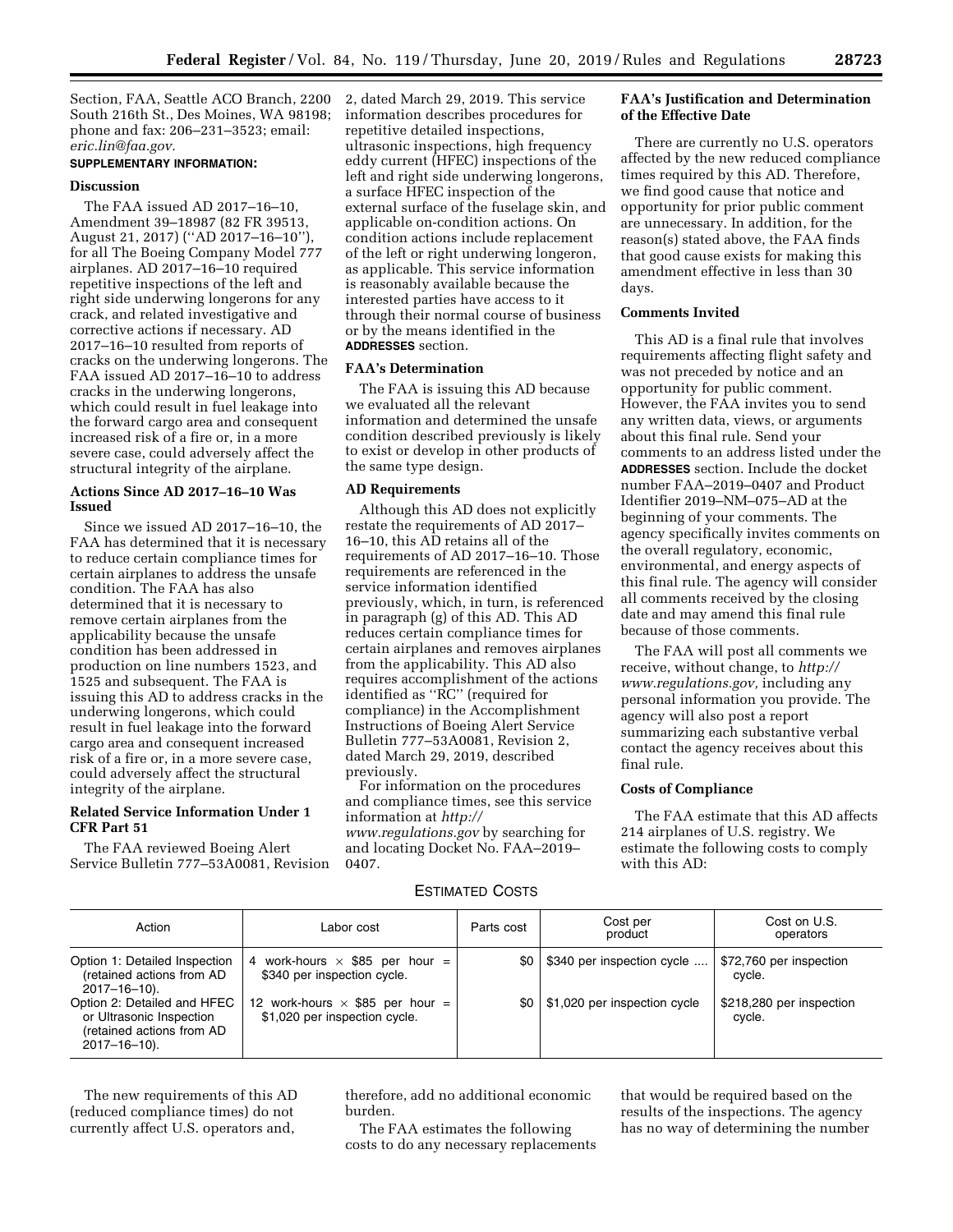of aircraft that might need these replacements:

## ON-CONDITION COSTS

| Action                                                     | Labor cost                                                                       | Parts cost | Cost per<br>product |
|------------------------------------------------------------|----------------------------------------------------------------------------------|------------|---------------------|
| Left side or right side underwing<br>longeron replacement. | 102 work-hours $\times$ \$85 per hour = \$8,670   \$31,000 per side<br>per side. |            | \$39,670 per side.  |

The FAA has received no definitive data that would enable us to provide cost estimates for the on-condition actions, other than the replacement, specified in this AD.

According to the manufacturer, some or all of the costs of this AD may be covered under warranty, thereby reducing the cost impact on affected individuals. The FAA does not control warranty coverage for affected individuals. As a result, the FAA has included all known costs in our cost estimate.

### **Authority for This Rulemaking**

Title 49 of the United States Code specifies the FAA's authority to issue rules on aviation safety. Subtitle I, Section 106, describes the authority of the FAA Administrator. Subtitle VII, Aviation Programs, describes in more detail the scope of the Agency's authority.

The FAA is issuing this rulemaking under the authority described in Subtitle VII, Part A, Subpart III, Section 44701, ''General requirements.'' Under that section, Congress charges the FAA with promoting safe flight of civil aircraft in air commerce by prescribing regulations for practices, methods, and procedures the Administrator finds necessary for safety in air commerce. This regulation is within the scope of that authority because it addresses an unsafe condition that is likely to exist or develop on products identified in this rulemaking action.

This AD is issued in accordance with authority delegated by the Executive Director, Aircraft Certification Service, as authorized by FAA Order 8000.51C. In accordance with that order, issuance of ADs is normally a function of the Compliance and Airworthiness Division, but during this transition period, the Executive Director has delegated the authority to issue ADs applicable to transport category airplanes and associated appliances to the Director of the System Oversight Division.

#### **Regulatory Findings**

The FAA has determined that this AD will not have federalism implications

under Executive Order 13132. This AD will not have a substantial direct effect on the States, on the relationship between the national government and the States, or on the distribution of power and responsibilities among the various levels of government.

For the reasons discussed above, I certify that this AD:

(1) Is not a ''significant regulatory action'' under Executive Order 12866,

(2) Will not affect intrastate aviation in Alaska, and

(3) Will not have a significant economic impact, positive or negative, on a substantial number of small entities under the criteria of the Regulatory Flexibility Act.

# **List of Subjects in 14 CFR Part 39**

Air transportation, Aircraft, Aviation safety, Incorporation by reference, Safety.

### **Adoption of the Amendment**

Accordingly, under the authority delegated to me by the Administrator, the FAA amends 14 CFR part 39 as follows:

### **PART 39—AIRWORTHINESS DIRECTIVES**

■ 1. The authority citation for part 39 continues to read as follows:

**Authority:** 49 U.S.C. 106(g), 40113, 44701.

#### **§ 39.13 [Amended]**

■ 2. The FAA amends § 39.13 by removing Airworthiness Directive (AD) 2017–16–10, Amendment 39–18987 (82 FR 39513, August 21, 2017), and adding the following new AD:

**2019–11–02 The Boeing Company:**  Amendment 39–19648; Docket No. FAA–2019–0407; Product Identifier 2019–NM–075–AD.

#### **(a) Effective Date**

This AD is effective July 5, 2019.

## **(b) Affected ADs**

This AD replaces AD 2017–16–10, Amendment 39–18987 (82 FR 39513, August 21, 2017) (''AD 2017–16–10'').

#### **(c) Applicability**

This AD applies to The Boeing Company Model 777–200, –200LR, –300, –300ER, and

777F series airplanes, certificated in any category, as identified in Boeing Alert Service Bulletin 777–53A0081, Revision 2, dated March 29, 2019.

#### **(d) Subject**

Air Transport Association (ATA) of America Code 53, Fuselage.

#### **(e) Unsafe Condition**

This AD was prompted by reports of cracks on the underwing longerons. The FAA is issuing this AD to address cracks in the underwing longerons, which could result in fuel leakage into the forward cargo area and consequent increased risk of a fire or, in a more severe case, could adversely affect the structural integrity of the airplane.

### **(f) Compliance**

Comply with this AD within the compliance times specified, unless already done.

#### **(g) Required Actions**

Except as specified in paragraph (h) of this AD: At the applicable times specified in paragraph 1.E., ''Compliance,'' of Boeing Alert Service Bulletin 777–53A0081, Revision 2, dated March 29, 2019, do all applicable actions identified as ''RC'' (required for compliance) in, and in accordance with, the Accomplishment Instructions of Boeing Alert Service Bulletin 777–53A0081, Revision 2, dated March 29, 2019. Replacing an underwing longeron, including doing all applicable on-condition actions, in accordance with the Accomplishment Instructions of Boeing Alert Service Bulletin 777–53A0081, Revision 2, dated March 29, 2019, except as required by paragraph (h)(2) of this AD, terminates the repetitive inspections specified in tables 1 through 6 and table 15 of paragraph 1.E., ''Compliance,'' of Boeing Alert Service Bulletin 777–53A0081, Revision 2, dated March 29, 2019, for that longeron only.

#### **(h) Exceptions to Service Information Specifications**

(1) For purposes of determining compliance with the requirements of this AD: Where Boeing Alert Service Bulletin 777– 53A0081, Revision 2, dated March 29, 2019, uses the phrase ''the Revision 2 date of this service bulletin,'' this AD requires using ''the effective date of this AD.''

(2) Where Boeing Alert Service Bulletin 777–53A0081, Revision 2, dated March 29, 2019, specifies contacting Boeing for repair instructions: This AD requires doing the repair using a method approved in accordance with the procedures specified in paragraph (j) of this AD.